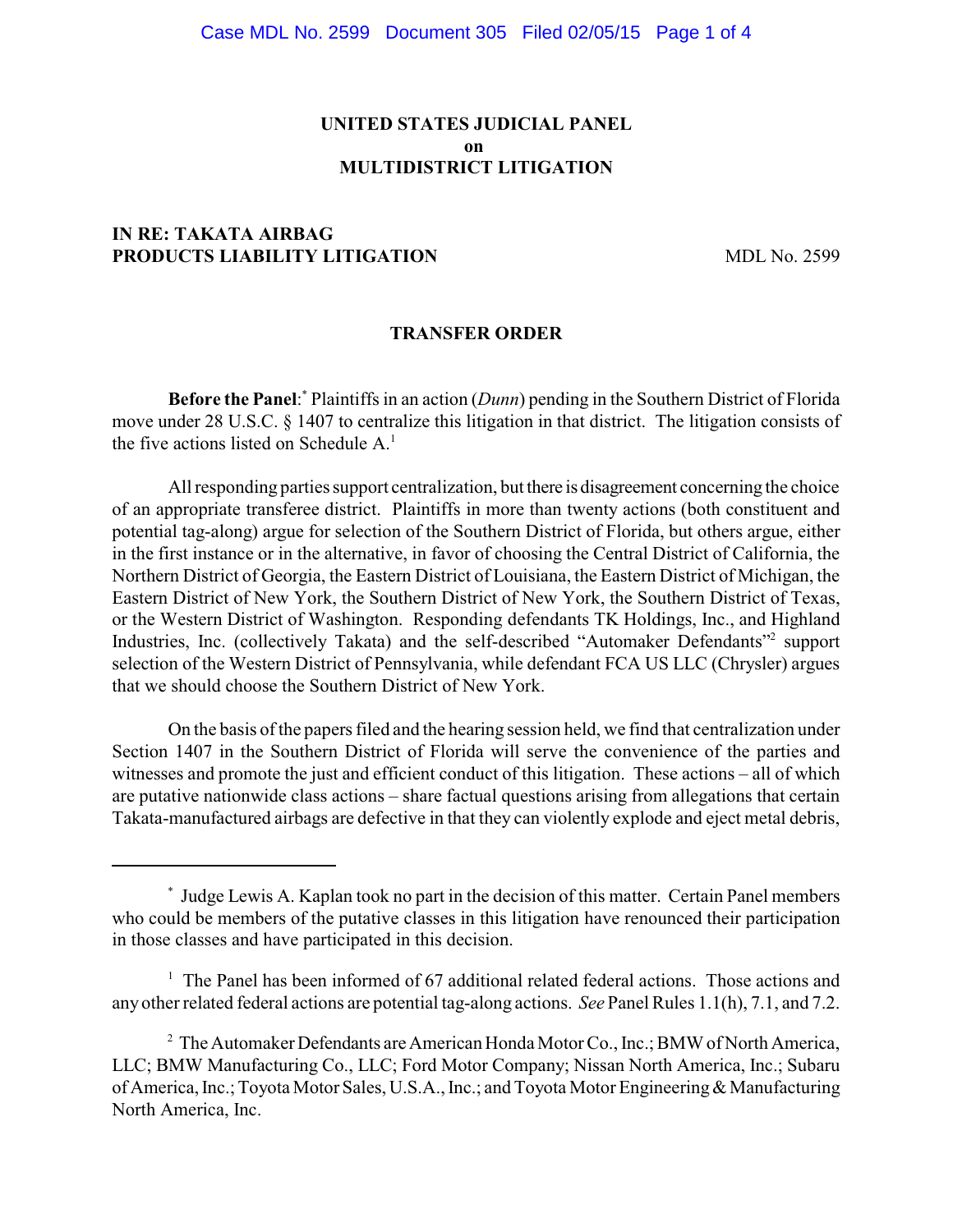#### -2-

resulting in injury or even death. Plaintiffs allege that Takata and the various motor vehicle manufacturer defendants became aware of the defect years ago, but concealed their knowledge from safety regulators and the public.<sup>3</sup> Centralization will eliminate duplicative discovery, prevent inconsistent pretrial rulings on class certification and other issues, and conserve the resources of the parties, their counsel, and the judiciary.

After weighing all relevant factors, we select the Southern District of Florida as transferee district for this litigation. The litigation is nationwide in scope. The constituent and tag-along actions are pending across the country in more than two dozen districts. Takata and the various motor vehicle manufacturer defendants have offices and other facilities in a number of different states. No one district stands out as the geographic focal point. Especially given the litigation's many moving parts (*e.g.*, multiple defendants, a related grand jury proceeding, and an ongoing investigation by the National Highway Traffic Safety Administration), $4$  selection of an able and experienced jurist to serve as transferee judge is of particular importance. *See In re: Janus Mut. Funds Inv. Litig*., 310 F. Supp. 2d 1359, 1361 (J.P.M.L. 2004). The Honorable Federico A. Moreno, to whom we assign this litigation, is such a jurist. He has been on the federal bench since 1990, and was a state court judge prior to that. He also is a veteran transferee judge, having previously overseen MDL No. 1334, *In re: Managed Care Litigation*, a complex docket involving numerous health care defendants. As with that MDL, we are confident that Judge Moreno will steer the proceedings here on a prudent course.

<sup>&</sup>lt;sup>3</sup> None of the five constituent actions is a personal injury action, but several such actions are potential tag-along actions subject to possible transfer via our conditional transfer order process. *See* Panel Rule 7.1(b). The issue of whether such actions should be included in the MDL was raised during oral argument. All counsel who spoke stated that they favored inclusion.

<sup>&</sup>lt;sup>4</sup> In arguing for selection of the Southern District of New York as transferee district, Chrysler cites the Old Carco LLC bankruptcy proceeding pending in the bankruptcy court for that district. Specifically, Chrysler argues that the claims against it are barred by the Sale Order entered by the bankruptcy court, and that centralization in the Southern District of New York would facilitate necessary coordination between the transferee court and the bankruptcy court. We find this argument unpersuasive. Chrysler Group is sued in just a handful of the related actions, and appears to be a minor defendant in this litigation. There is no indication that its role will grow significantly. In any event, the transferee judge and the bankruptcy judge need not sit in the same district to be able to coordinate informally to address any matters arising in the MDL that implicate the bankruptcy proceeding. *See In re: Food Fair Sec. Litig.*, 465 F. Supp. 1301, 1306 (J.P.M.L. 1979).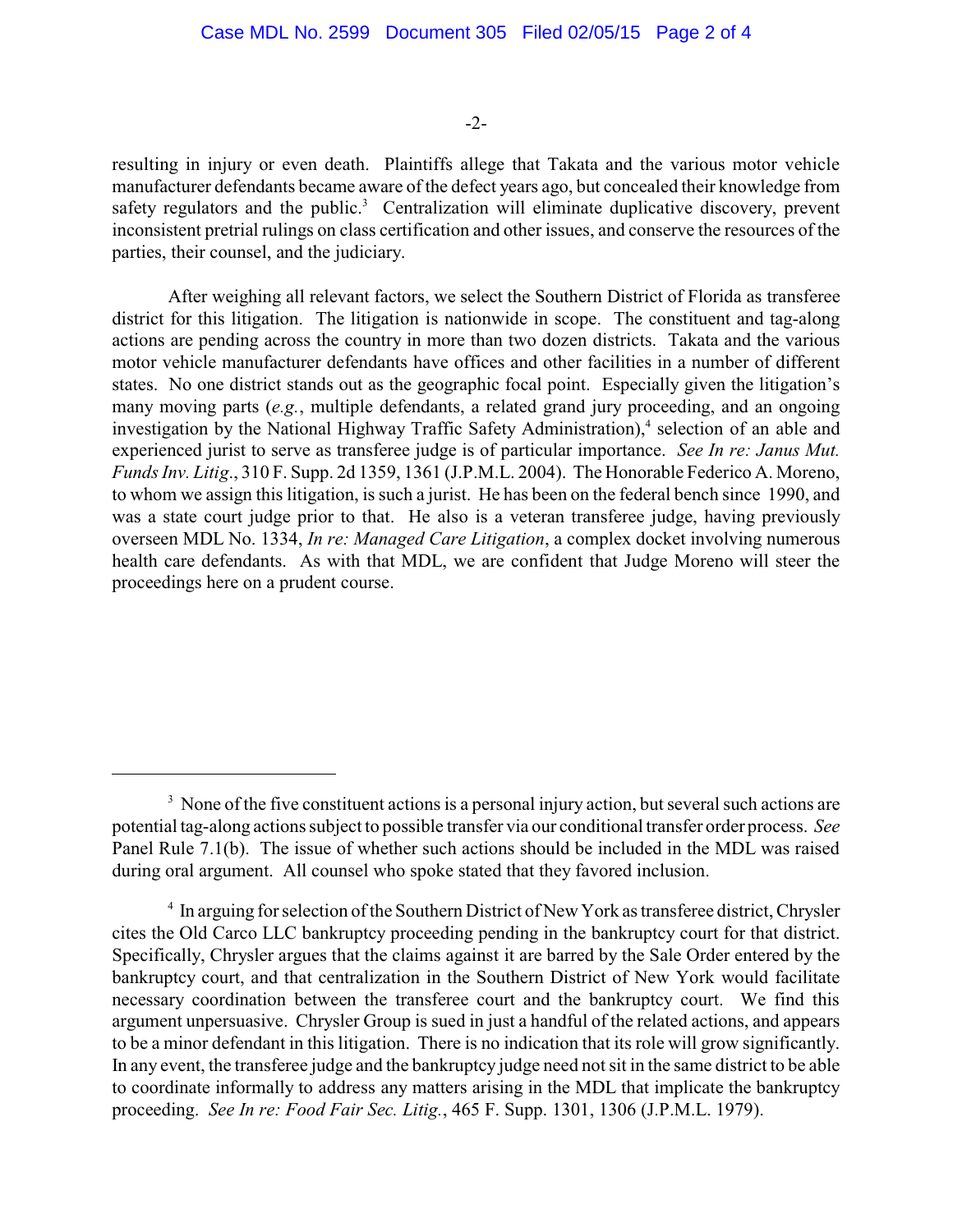### -3-

IT IS THEREFORE ORDERED that the actions listed on Schedule A and pending outside the Southern District of Florida are transferred to the Southern District of Florida, and, with the consent of that court, assigned to the Honorable Federico A. Moreno for coordinated or consolidated pretrial proceedings.

PANEL ON MULTIDISTRICT LITIGATION

Sarah S. Vance

Chair

Marjorie O. Rendell Charles R. Breyer<br>Ellen Segal Huvelle R. David Proctor Ellen Segal Huvelle Catherine D. Perry